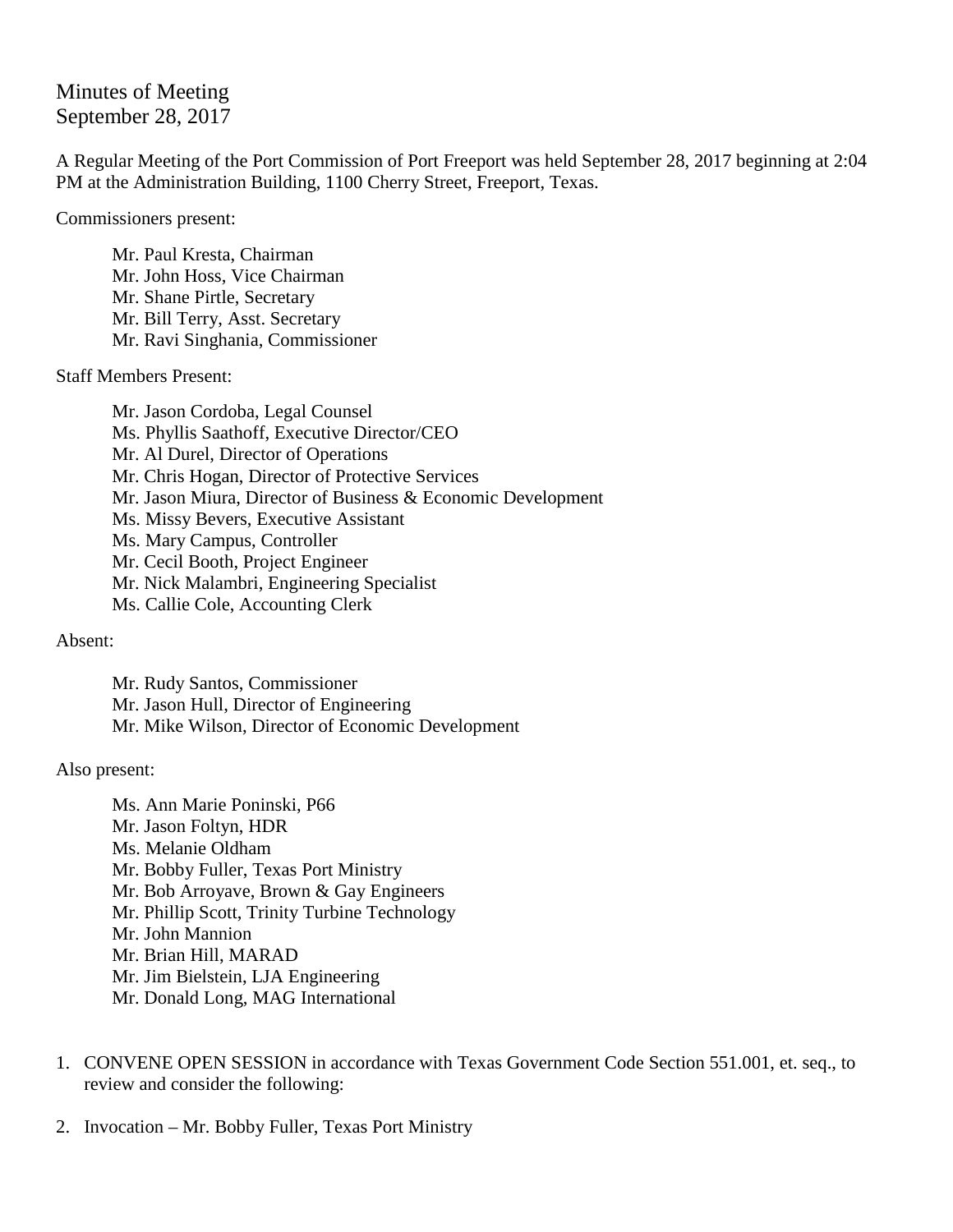- 3. Pledge of Allegiance: U.S. Flag & Texas Flag
- 4. Roll Call.

Commissioner Kresta noted that Commissioner Santos was absence and all other members of the Board were present.

- 5. Safety Briefing Mr. Chris Hogan.
- 6. Approval of minutes from the Regular Meeting held September 14, 2017.

A motion was made by Commissioner Pirtle to approve the minutes as presented. The motion was seconded by Commissioner Hoss with all Commissioners present voting in favor of the motion.

7. Reports from Executive Staff:

Reports from the Executive Staff were tabled for this meeting.

A. Receive report from Executive Director/CEO on activities and matters related to administrative affairs. Port tenant updates, USCOE, rail issues, AAPA Committees, leases, contracts, upcoming Port and civic events and other related administrative affairs.

Gen. Semonite announced recent SES reassignments with one of them being Tab Brown, Chief of Planning. He will be reassigned to USACE South Atlantic Division as the Regional Business Director effective November 26. Ms. Saathoff reported on information submitted to the Governor's office detailing storm impacts to the San Bernard, Brazos River Floodgates and Entrance Channel. She then called on Nick Malambri to give an update on the condition of the course at The Wilderness. The Port has been monitoring the condition of the course since it will host the annual tournament October 30. Mr. Malambri met with the head pro. He indicated the course is recovering well. The course is expected to be in playing condition in time for the tournament. Ms. Saathoff attended and spoke at the Brazoria County Transportation & Infrastructure Summit held October 27 and will be attending the AAPA Annual Convention October 1-5 in Long Beach along with Commissioners Singhania and Terry. The JOB Breakbulk Conference will be held October 17-19 and the next Brazoria-Fort Bend Rail District is October 20 in Freeport. Ms. Saathoff will also be speaking at the Harris County Trade & Transportation Conference October 31 in Houston.

B. Receive report from Controller on monthly activity and matters related to financial results, investments, insurance, leases, real property matters and other related administrative affairs.

Ms. Campus gave a brief financial presentation and update to the Commission.

C. Receive report from Director of Engineering on activities and matters related to Freeport Harbor Federal Channel, capital projects and other projects, Hydrographic Report and other related facility engineering matters.

Mr. Nick Malambri have a brief presentation of the Port's GIS system staff has been implementing over the last few months. The system will include lease exhibits/information, utility maps, legal descriptions as well as data from other GIS systems.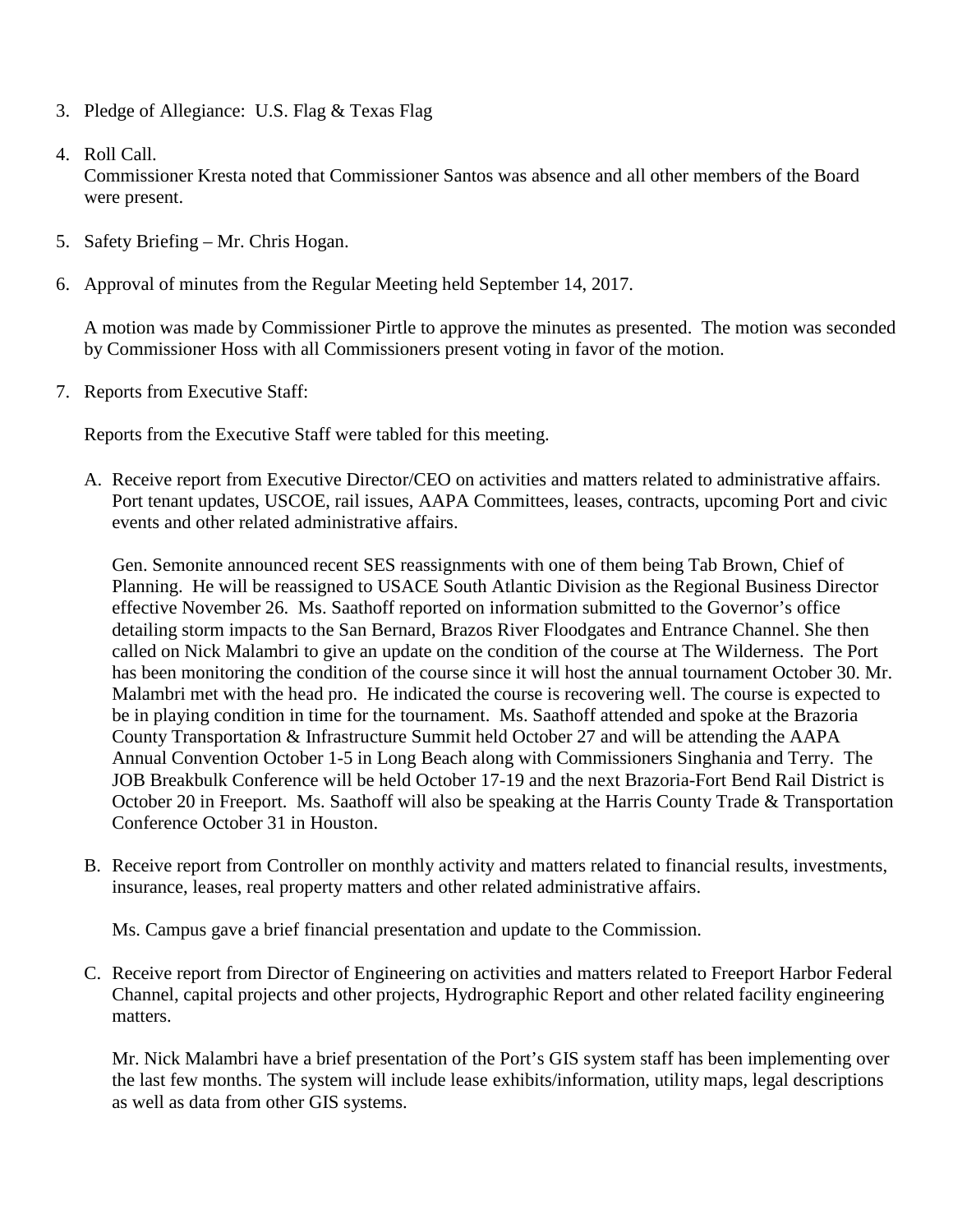D. Receive report from Director of Operations on activities and matters related to operations, vessel activity, tonnage and other related port operation matters.

Mr. Durel shared the Lone Star Harbor Safety Committee website with the Board and discussed the purpose of the committee by also sharing their mission statement which reads, " *The Lone Star Harbor Safety Committee (HSC) provides a public forum to address Marine Transportation System (MTS) issues with particular emphasis on navigation safety-related matters involving the ports of Houston, Galveston, Texas City, and Freeport including the associated waterways of the Gulf Intracoastal Waterway and offshore lightering zones."* Mr. Durel stated the committee has been around 5 years and shared the list of members for the committee. The group has voted to establish a sub-committee of the group here in Freeport. This group will be a voice for the group and pull information from other subcommittees who have addressed solutions or problems that the Port of Houston/Texas City-Galveston waterway has encountered. With the expected growth, the Freeport Ship Channel is likely to have similar issues. He also reported attending the Highway 36A Coalition luncheon in August.

E. Receive report from Director of Protective Services on matters related to safety meetings/injury report, security meetings, EMS update and other related safety, security and environmental matters.

Mr. Hogan reported that the month of August was relatively calm with no safety incidents however there were four safety vest violations. Staff has educated security patrol officers on what to look for and remind workers to vest. Commissioner Kresta inquired about goals for safety for the year. Mr. Hogan stated there is no goal as they always strive for zero incidents. He asked Mr. Hogan to provide an update on where they stand overall for the year with his next report.

F. Receive report from Director of Business & Economic Development on activities and matters related to industry meetings and Port presentations, Port events, and other related trade development or community relation matters.

Mr. Miura stated the Breakbulk Conference will be held October 17-19 and invited Commissioners to attend the reception the Port will be hosting Wednesday evening. He also noted the first car of plastics has arrived and will be unloaded next week. A CAP meeting will follow the board meeting today at the Lake Jackson Civic Center with Tenaris presenting.

- 8. Receive report from Commissioners on matters related to:
	- A. September 12 Strategic Planning Advisory Committee Ms. Saathoff stated the committee discussed Policy 9.9 Competitive Sealed Bid Proposal. The item will be brought back to the committee and to the board for approval at the first meeting in October.
	- B. September 14 Finance Advisory Committee Commissioner Singhania stated the committee discussed the consulting fees for the preparation of INFRA grants which was approved at the September 14 meeting. Also discussed was the 2017/2018 fiscal year budget.
	- C. September 14 Personnel Advisory Committee

The personnel committee discussed the 2017/2018 budget related to salaries and wages and the amount included for potential salary increases as well as the amount included as a hold pending the completion of the compensation plan and study by Management Advisory Group. Staff also noted health insurance will be up for renewal.

D. Meetings and conferences attended, Port presentations and other related Port Commission matters.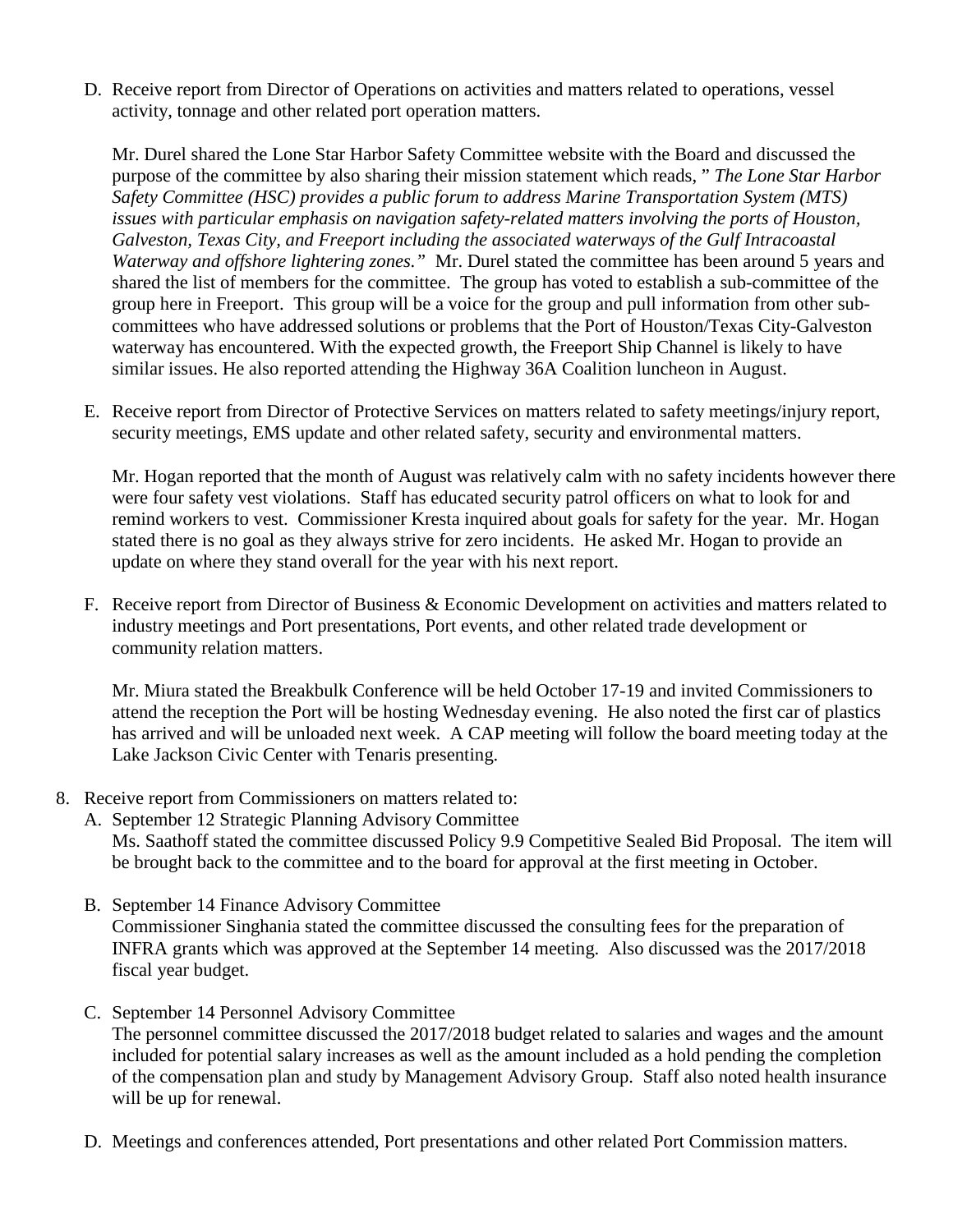Commissioner Pirtle reported attending the Operations, Safety & Security committee meeting held back in August to discuss the budget related to security and the safety boat. He also attended the BC Transportation & Infrastructure Summit.

Commissioner Hoss reported attending the BC Transportation & Infrastructure Summit and a TxDOT meeting held September 26 regarding the widening of Highway 332 between Brazoria and Lake Jackson.

Commissioner Singhania also reported attending the BC Transportation & Infrastructure Summit as well as the JA Hall of Fame banquet held September 14.

## 9. Public Comment

Ms. Melanie Oldham addressed the board regarding Ike Dike.

10. Approval of financial reports presented for the period ending August 31, 2017.

A motion was made by Commissioner Singhania to approve the financial report as presented by staff. The motion was seconded by Commissioner Pirtle with all Commissioners present voting in favor of the motion.

11. Approval of a Modification to Tax Abatement Agreement for property located in Trinity Turbine Technology, LP Reinvestment Zone No. 1.

Ms. Saathoff introduced Mr. Phillip Scott who is representing Trinity Turbine Technology. In August of 2014, the Board approved a tax abatement agreement with Trinity for a 7-year abatement with an estimated value completion of construction of \$7 million. Trinity has requested a modification of the abatement to add Trinity Turbine Real Estate and Trinity Coatings as owners. The change is for legal and accounting reasons. Ms. Saathoff added that legal counsel has reviewed the modification and recommends approval.

A motion was made by Commissioner Singhania to approve the modification. The motion was seconded by Commissioner Hoss with all Commissioners present voting in favor of the motion.

12. Adoption of a resolution approving the acceptance of the Port's portion of proceeds received from high bidders on delinquent tax property held in trust by Brazoria County, Texas and authorizing the Chairman to join in conveyance to high bidders.

A motion was made by Commissioner Pirtle to approve the resolution. The motion was seconded by Commissioner Terry with all Commissioners present voting in favor of the motion.

13. Discussion regarding Port Commission dates for the months of November and December 2017.

Commissioner Kresta stated the remaining meeting dates for the year as being, October 12 and 26, November 9 and 30, and December 14. The December 28 meeting will be cancelled. It is also staff's recommendation to follow this same schedule. Commissioner Hoss inquired about dates in January 2018. Ms. Saathoff stated staff will have a 2018 schedule available at a future meeting.

- 14. EXECUTIVE SESSION in accordance with Subchapter D of the Open Meetings Act, Texas Government Code Section 551.001, et. seq., to review and consider the following:
	- A. Under authority of Section 551.072 (deliberation of real property) for discussion regarding: